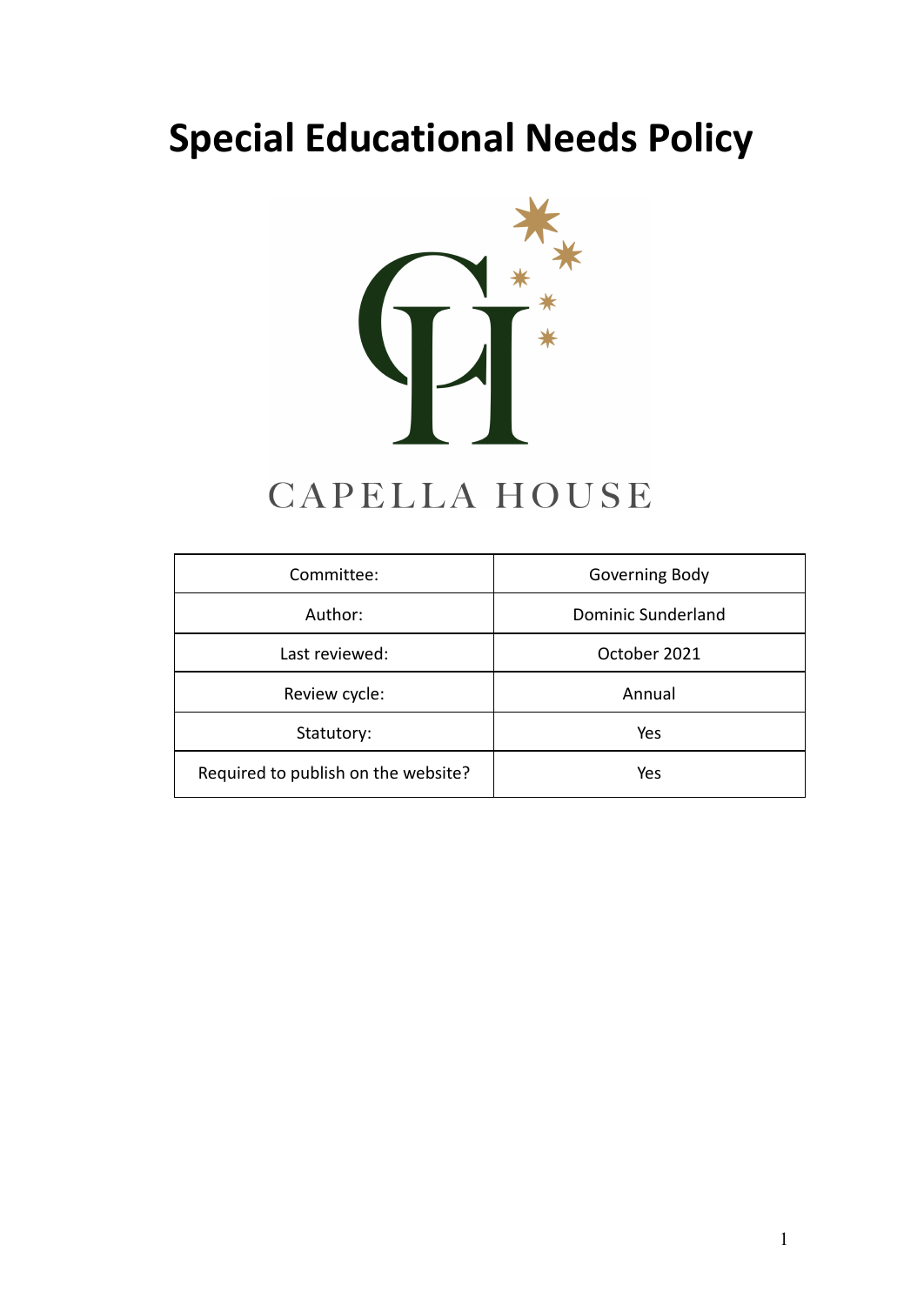## **Basic Information about the School's Special Education Provision**

### **Capella House School** - *Hear our Voices, See us Shine.*

Every pupil has an entitlement to a broad and enriching curriculum which includes the National Curriculum, promotes pupils' cultural, mental, moral, physical, spiritual and social development (including British values) and prepares them for adult life.

The special needs policy will ensure that the Governing body make provision for the special needs of its pupils through raising the level of awareness and giving regular opportunities for debate during the annual review of the policy. The Governors will monitor the provision through regular reviews and reports from the Headteacher and staff, Governors' sub-committees and observations during visits to the school.

**The objectives of the governing body in making provision for pupils with special educational needs, and a description of how the governing body's special educational needs policy will contribute towards meeting those objectives.**

The Governors, with the cooperation of parents / guardians, staff and other agencies will ensure that the school;

- 1. Provides a broad, enriching and motivating curriculum including the National curriculum, differentiated to meet individual pupil needs and which ensures each pupil makes good progress according to their ability.
- 2. Provides a stimulating teaching / learning environment.
- 3. Promotes self-esteem, confidence and effective interpersonal skills.
- 4. Promotes, at every opportunity, integration with other schools, colleges and the community.
- 5. Promotes the professional development of all staff to enhance their contribution to good practice within the school and education in general.

#### **The kinds of special educational needs for which provision is made at the school**

Capella House has been designated to meet the needs of pupils with Speech, Language and Communication Needs (SLCN) between the ages of 4 and 16. Many of the pupils also have additional needs alongside their SLCN these may include:

- o Anxiety
- o Autism
- o Difficulties with attention and memory
- o Difficulties with friendships and social relationships
- o Medical needs
- o Motor dyspraxia
- o Poor problem-solving and independence skills
- o Poor self-image and low self-esteem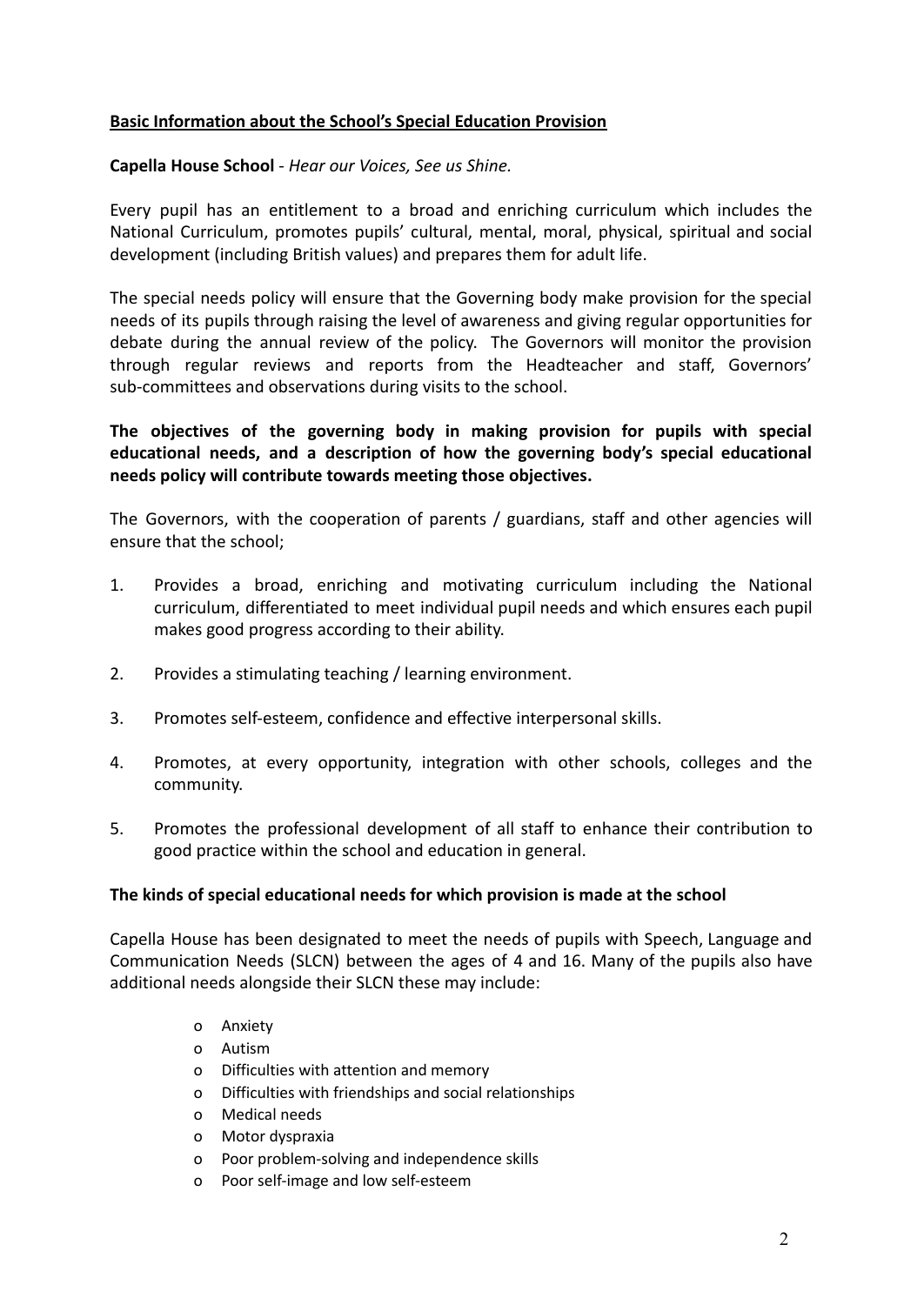- o Sensory impairments
- o Social, emotional and mental health difficulties
- o Moderate learning difficulties

There are 63 places for pupils who have Education, Health and Care Plans (EHCPs). The school is across two sites, a primary center for ages 4 -11 and a secondary centre for ages 11 - 16.

Capella House is a part of the Auriga Academy Trust with Strathmore, Richmond's SLD school and Clarendon, Richmond's MLD school.

# **Facilities for Pupils at the school including facilities which increase or assist access to the school by pupils who are disabled.**

The primary centre has 4 teaching classrooms, two group/therapy rooms, a sensory room, a food technology/science room, a drama/music/play space, a library/resource room, a main hall, a medical room, a hygiene room and an outdoor learning space for the Early Years' classes. There is wheelchair access to all floors via lifts. There are accessible toilets on both ground and first floors.

The secondary centre has seven teaching classrooms, two breakout/therapy rooms, a gymnasium/main hall, access to specialist teaching rooms for science, food technology, design and technology, art, drama and music.

# **Information about the school's policies for the Assessment and Provision for all Pupils with Special Educational Needs**

The school's Assessment, Recording & Reporting Policy is reviewed tri-annually or more regularly as necessary. All schemes of work have details of integral assessment opportunities. Record keeping is in place for all subjects, with records for Maths and English being most detailed. Data from formal assessments (e.g. SATs (both statutory and voluntary), standardised reading tests, spelling tests, maths tests etc.) is analysed and compared to that from other schools and other cohorts, informing our target setting process. This information is reported to Governors and Trustees annually and to parents/guardians in line with statutory requirements.

#### **How resources are allocated amongst pupils**

At Capella House most classes have approximately 7 pupils with 1 teacher, 1 higher level teaching assistant. Alongside this the school employs 2 full-time speech and language therapists, a part time occupational therapist (0.6) and a full-time therapy assistant. Some pupils may have additional individual teaching assistant support, depending on need. As the school grows additional staff will be recruited to include a range of specialisms.

The special educational needs of all our pupils are met by having such a high staff to pupil ratio along with opportunities for small group teaching. Specifically targeted support allows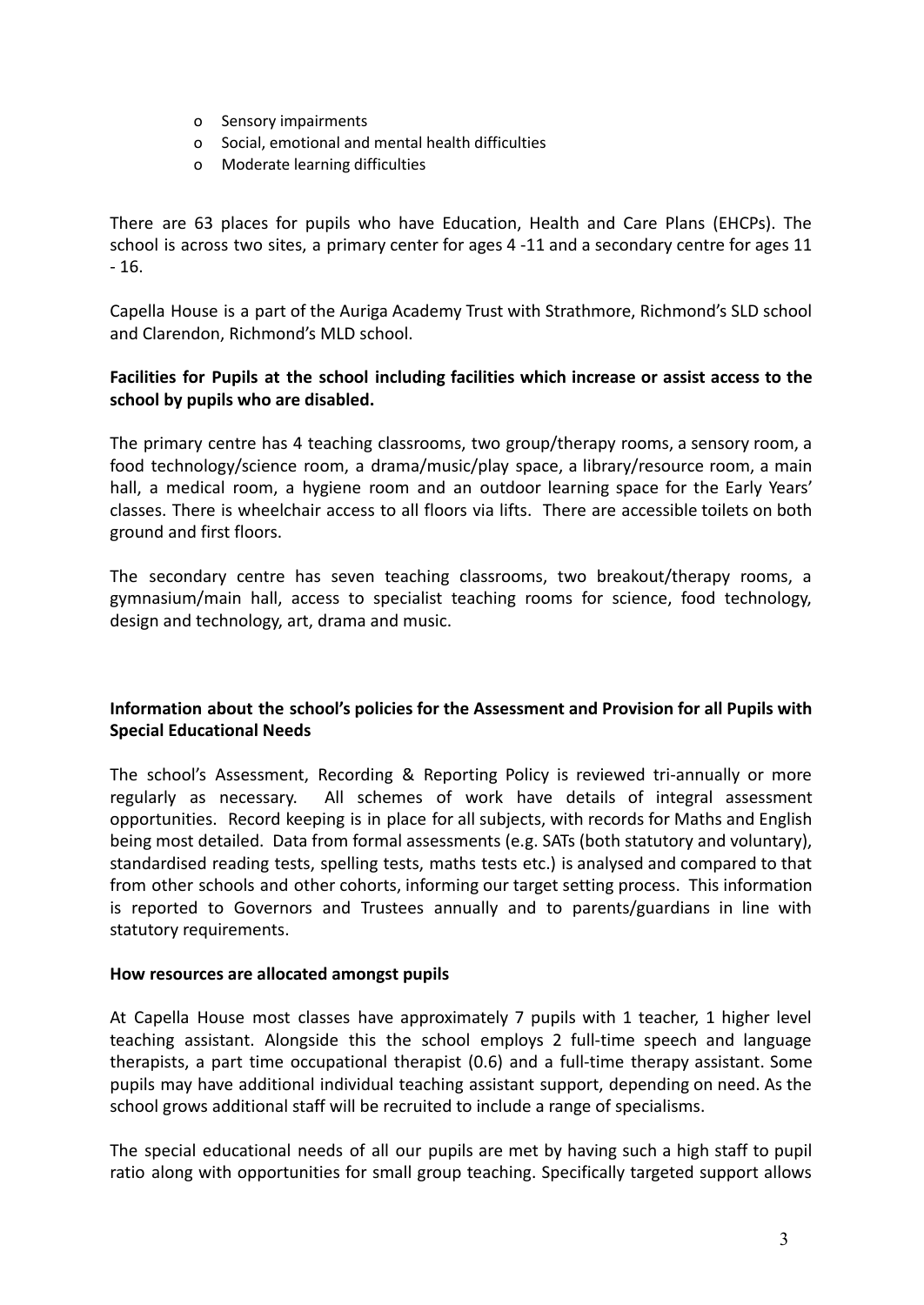us to teach pupils making less than expected progress and to provide additional teaching for pupils in receipt of the Pupil Premium.

Pupils all have access to computers or Chromebooks. If needed and outlined in their EHCP pupils will have access to Augmentative and Alternative Communication (AAC) devices as assessed by the Speech & Language Therapy Team.

### **How the needs of pupils are identified and reviewed**

All pupils at Capella House School have Education, Health and Care plans which are reviewed annually. Targets are set as part of this process. Ongoing assessment of progress identifies changing needs which are addressed through pupil profiles (and/or through EHCP targets). These are ongoing documents and are shared with pupils regularly and with parents at parent meetings.

# **Arrangements for providing access by pupils to an enriching and broadly based curriculum (including the National Curriculum)**

Our school is inclusive, and all pupils have full access to the curriculum regardless of their educational, medical, sensory or physical needs, gender, cultural or religious differences or ethnicity.

All class teachers are curriculum coordinators. Each curriculum area has a scheme of work for each year group throughout the school. Curriculum coordinators and senior leaders monitor resources, the delivery of the curriculum and its continued development to ensure coverage, breadth, balance, continuity, progression and differentiation. This ensures each pupil gains access to his/her entitlement. Assistant Heads of Centres report to the Headteacher through School Leadership Team meetings.

Curriculum coordinators ensure that programmes of study from the National Curriculum orders are covered. Schemes of work are reviewed regularly to meet the needs of changing cohorts. Class teachers are responsible for ensuring access through appropriate differentiation and support. These documents are on-going and are reviewed very frequently.

Parents have the opportunity to review and discuss individual targets at termly parents' meetings.

# **How the Governing Body evaluates the success of the education which is provided to pupils at the school**

The Governing Body monitors pupil progress through regular briefings by staff to the Pupils Achievement and Curriculum Committee. After discussions with teaching staff, they publish targets for English and maths for Key Stages 2 and 3, and accreditation goals for Key Stage 4. Such targets are realistic yet challenging and aim to ensure that progress for pupils shows value-added in addition to 'adequate progress' as defined by the Code of Practice.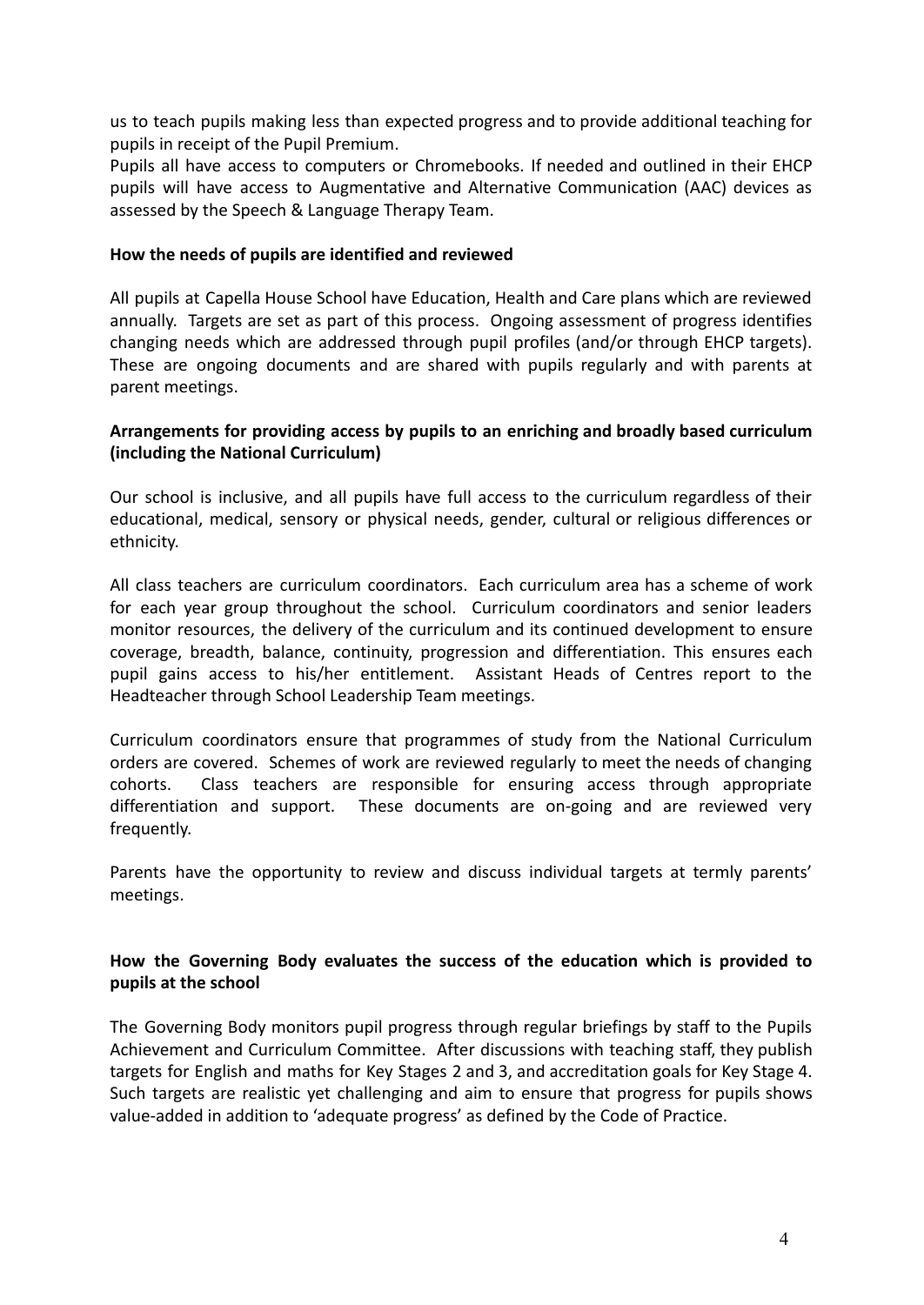# **Any arrangements made by the Governing Body relating to the treatment of complaints from parents of pupils concerning the provision made at the school**

Parents should, in the first instance, contact the Headteacher if they have complaints about the provision within the school. Should the issue need further consideration, any member of the governing body may be contacted to advise how the complaint might be taken forward. A list of governors and their contact numbers is available from the school. A copy of the Complaints Procedure can be found on the school website.

# **Information about the schools staffing Policies and partnership with bodies beyond the school**

On recruitment all staff have to have had experience in working with pupils with Special Educational Needs or demonstrate an interest through extra curricular or out of school activities. All teachers must lead a curriculum area and have the skills and knowledge to teach a wide range of subjects. The Auriga Academy Trust takes its training role very seriously and each year mentors/tutors students and student teachers from a range of local colleges. The school has close links with National advisory bodies, such as SENJIT, who provide help and advice where necessary.

#### **Any arrangements made by the Governing Body relating to in-service training for staff**

The Auriga Academy Trust has agreed a staff development policy. The aims of the staff development policy are to ensure that staff are able to carry out the role for which they are contracted as formalised in their job description and to equip them for future professional and career development.

The school values the development of all its staff to continually improve the quality of teaching and learning. All staff attend Child Protection & Safeguarding training and receive updates. The majority attend Team Teach (de-escalation and physical intervention) training on a rolling programme and Sign Supported English (SSE). Teaching Assistants and some teachers receive ongoing specialist first aid and medical training. The Governing Body make a budget available for INSET. This addresses training in line with the Schools Development Plan and specific training on special educational needs issues.

## **Use made by teachers and facilities from outside the school, including links with support services**

Teachers liaise with both special and mainstream colleagues through subject panels and locality groups.

The Auriga Academy Trust has two Counsellors/Therapists who work in their schools with students whose time can be commissioned on a needs basis.

The leadership team will work closely with similar special schools from Kensington and Chelsea, Hammersmith and Fulham and Westminster and, increasingly, with the other Richmond and Kingston Special Schools in order to ensure consistency of provision and to moderate internal judgements.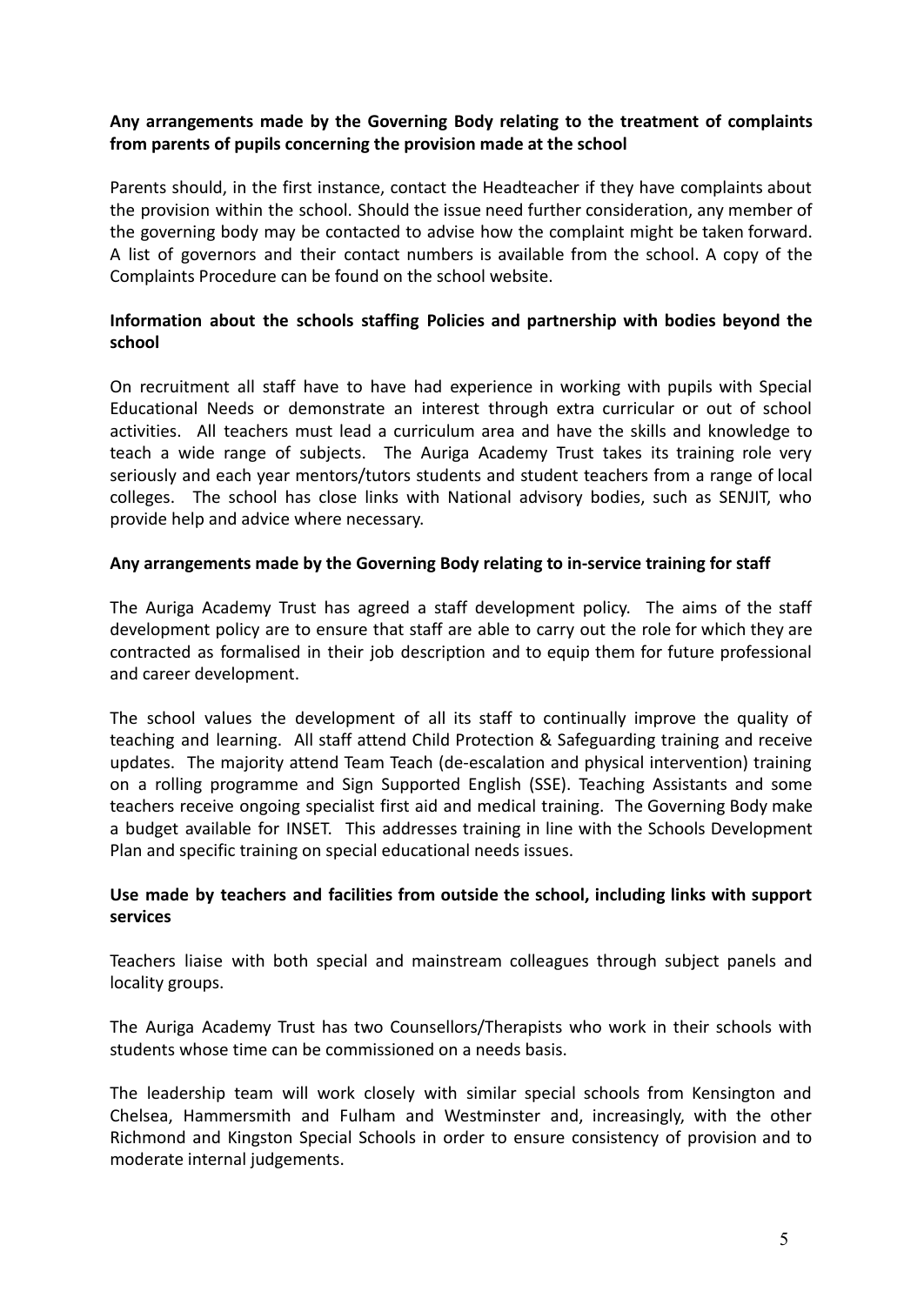The school buys additional support from the Educational Psychology Service to provide support for pupils and advice for staff as appropriate.

# **The role played by Parents/Carers/Guardians of pupils**

Parents and Carers make a difference. Parents' comments are included as part of the annual review process. Education, Health and Care Plans are reviewed and revised in partnership with parents and amendments made where necessary. Parents are able to discuss their son's or daughter's progress and targets at parents' evenings. Ongoing communication with parents/carers is through a number of ways including Tapestry (a primary online learning journal), home/school diaries and email. Workshops are held to address issues identified by the school or parents (e.g. dealing with inappropriate behaviour).

The school works closely with Social Care teams, in particular the 'Children and Families (Disabled Children) team. Information about SEND, Mencap, Me Too and Co etc. is distributed to parents by the school via the Family Partnership Worker.

# **Any links with other schools, and arrangements for managing the transition of pupils between schools or between schools and the next stage of life or education**

Admission forms have been developed to request specific information for pupils coming to Capella House to ensure that individual needs will be fully met as soon as possible. Capella House staff visit schools and units to see new pupils in current settings before transfer. School staff are invited to bring pupils to visit Capella House prior to transfer so that a transition "book" can be made of photographs, names, plans and social stories.

There are close links with local schools who provide integration opportunities for Capella House pupils. Capella House staff can provide outreach and advice to mainstream schools on special educational need issues.

In year 11, pupils will attend a link course one day each week at Richmond-upon-Thames College. In years 10 and 11, students will have increasing contact with their 14-19 Advisor, who may also attend their transitional review. Workplace visits and work experience placements are arranged through the Kingston Business Partnership.

## **Links with child health services, social services and educational welfare services and voluntary organisations which work on behalf of children with special educational needs**

The school receives Physiotherapist time through an LA commissioning process. The school directly employs Speech and Language Therapists and an Occupational Therapist through the Auriga Academy Trust. Some pupils are monitored by the sensory impairment team of their LA.

A school nurse monitors the health of some students on a regular basis and provides a drop in clinic. The school has a full-time HLTA with responsibility for Health and Wellbeing.

An Education Welfare Officer visits the school half termly to check registers and discuss attendance issues. The school's attached School Improvement Partner provides advice and support on a wide range of Special Needs Issues.